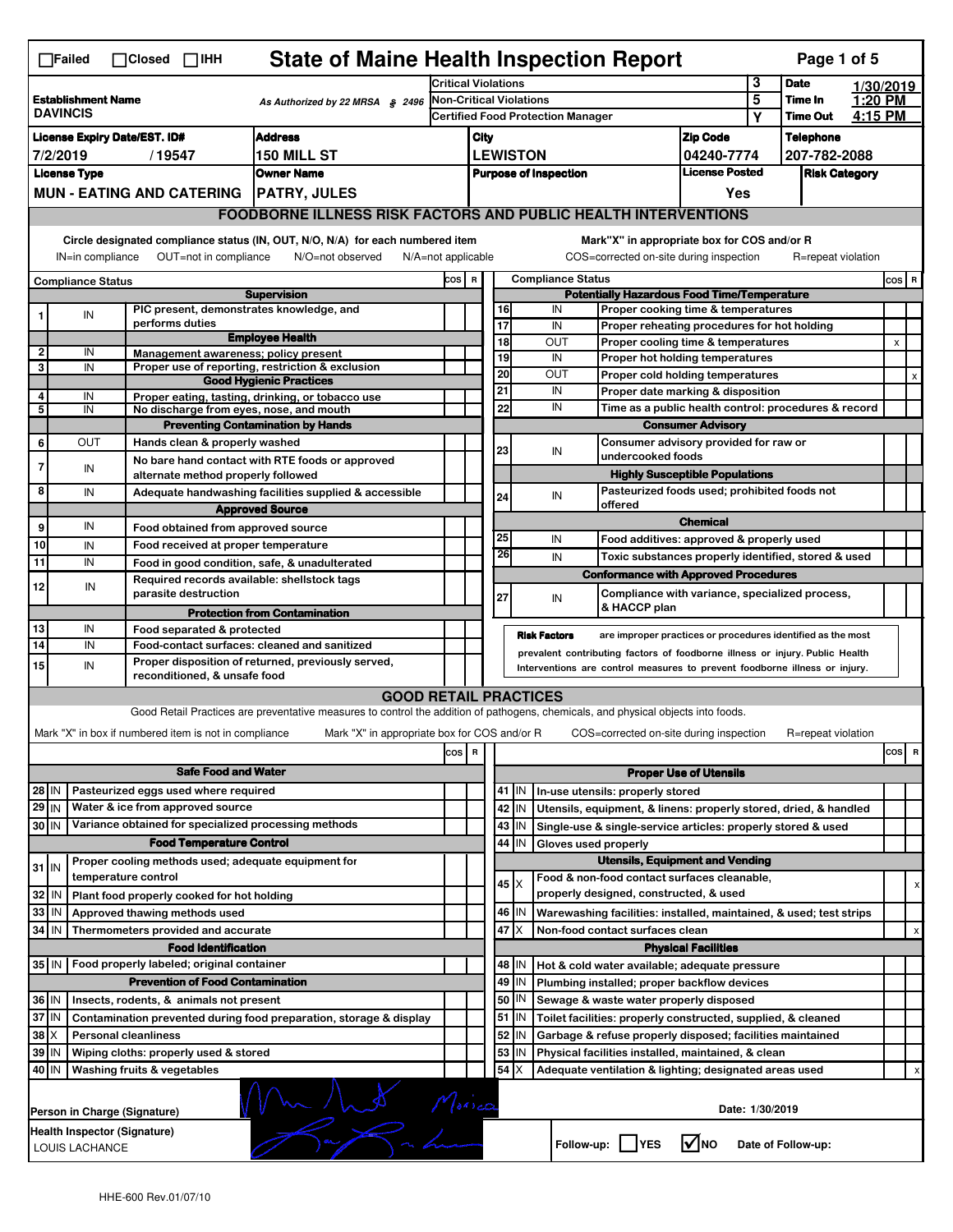|                                                    |                               |                            |  | <b>State of Maine Health Inspection Report</b> | Page 2 of 5              |                               |                                  |
|----------------------------------------------------|-------------------------------|----------------------------|--|------------------------------------------------|--------------------------|-------------------------------|----------------------------------|
| <b>Establishment Name</b>                          |                               |                            |  | As Authorized by 22 MRSA § 2496                | 1/30/2019<br><b>Date</b> |                               |                                  |
| <b>DAVINCIS</b>                                    |                               |                            |  |                                                |                          |                               |                                  |
| License Expiry Date/EST. ID#<br>7/2/2019<br>/19547 | <b>Address</b><br>150 MILL ST |                            |  | City / State<br><b>LEWISTON</b>                | /ME                      | <b>Zip Code</b><br>04240-7774 | <b>Telephone</b><br>207-782-2088 |
|                                                    |                               |                            |  | <b>Temperature Observations</b>                |                          |                               |                                  |
| Location                                           | <b>Temperature</b>            |                            |  |                                                | <b>Notes</b>             |                               |                                  |
| Raw haddock                                        | $38^{\ast}$                   | Upstairs walk in cooler    |  |                                                |                          |                               |                                  |
| Alfredo sauce                                      | $146*$                        | Hot holding                |  |                                                |                          |                               |                                  |
| Hi temp dish machine                               | $158*/180* +$                 | Wash/rinse                 |  |                                                |                          |                               |                                  |
| Cooked sausage                                     | $37*$                         | Saute reach in             |  |                                                |                          |                               |                                  |
| Cooked beets                                       | $39*$                         | Salad station              |  |                                                |                          |                               |                                  |
| Meatballs and sauce                                | $164*$                        | Hot holding                |  |                                                |                          |                               |                                  |
| Cooked turkey                                      | $44*$                         | Salad cooler #1, discarded |  |                                                |                          |                               |                                  |
| Raw scallops                                       | $37*$                         | Saute reach in             |  |                                                |                          |                               |                                  |

| Ranch dressing  | $41*$ | Waitstaff cooler          |
|-----------------|-------|---------------------------|
|                 |       |                           |
|                 |       |                           |
| Chili           | $43*$ | Downstairs walk in cooler |
|                 |       |                           |
|                 |       |                           |
| Bolognese sauce | $41*$ | Saute reach in #2         |
|                 |       |                           |
|                 |       |                           |

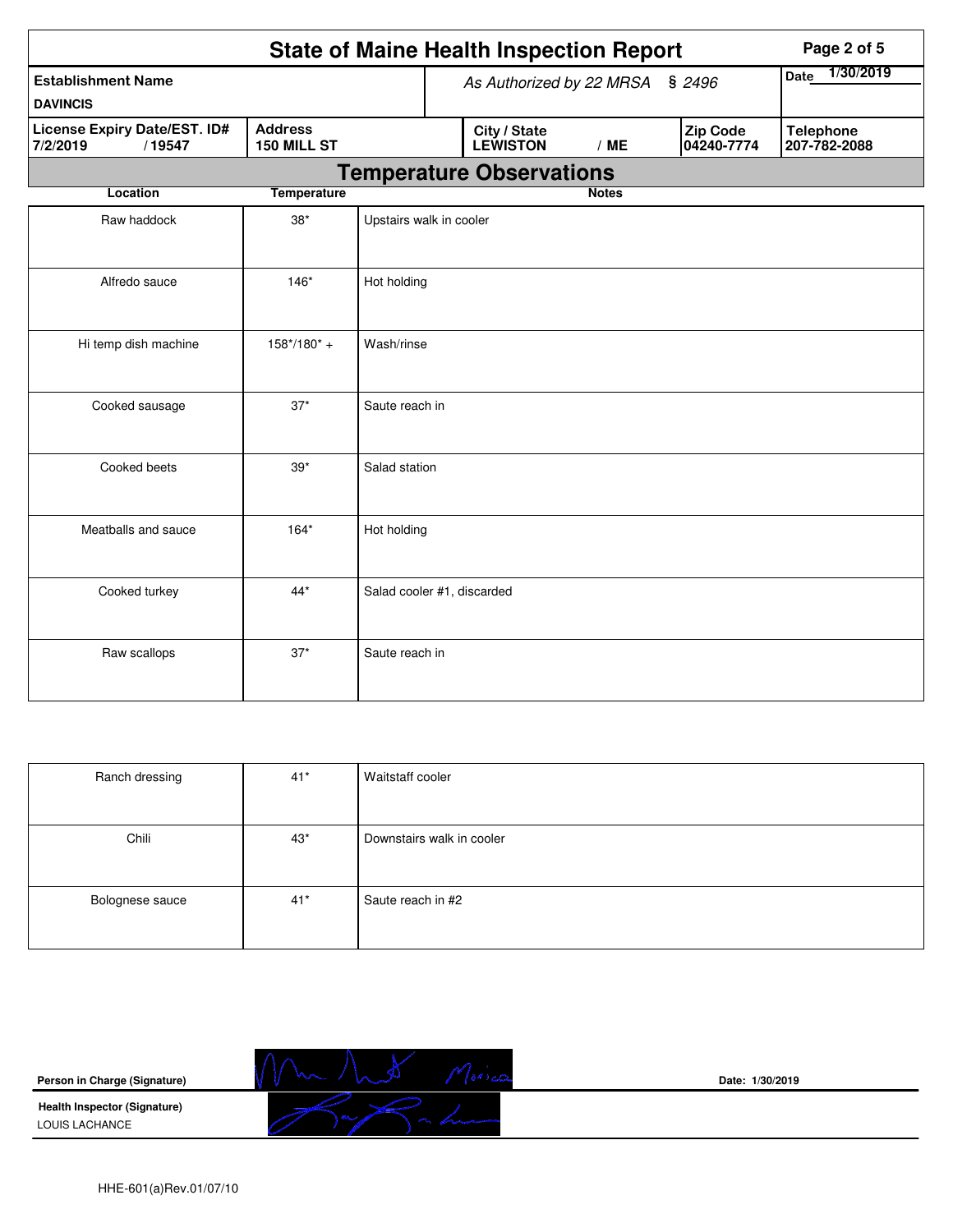|                                                                                                                                                                                                                                                                 |                                                                                                                                                    | <b>State of Maine Health Inspection Report</b> |    |                               | Page 3 of 5              |  |  |  |
|-----------------------------------------------------------------------------------------------------------------------------------------------------------------------------------------------------------------------------------------------------------------|----------------------------------------------------------------------------------------------------------------------------------------------------|------------------------------------------------|----|-------------------------------|--------------------------|--|--|--|
| <b>Establishment Name</b>                                                                                                                                                                                                                                       |                                                                                                                                                    |                                                |    |                               | 1/30/2019<br><b>Date</b> |  |  |  |
| <b>DAVINCIS</b>                                                                                                                                                                                                                                                 |                                                                                                                                                    |                                                |    |                               |                          |  |  |  |
| License Expiry Date/EST. ID#<br>7/2/2019<br>/19547                                                                                                                                                                                                              | <b>Address</b><br>150 MILL ST                                                                                                                      | City / State<br><b>LEWISTON</b>                | ME | <b>Zip Code</b><br>04240-7774 |                          |  |  |  |
|                                                                                                                                                                                                                                                                 |                                                                                                                                                    | <b>Observations and Corrective Actions</b>     |    |                               |                          |  |  |  |
|                                                                                                                                                                                                                                                                 | Violations cited in this report must be corrected within the time frames below, or as stated in sections<br>8-405.11 and 8-406.11 of the Food Code |                                                |    |                               |                          |  |  |  |
| 6: 2-301.14: C: Food employees are not cleaning their hands and exposed portions of their arms as required.                                                                                                                                                     |                                                                                                                                                    |                                                |    |                               |                          |  |  |  |
| INSPECTOR NOTES: Kitchen and waitstaff not washing hands when needed. Wash hands properly in between tasks that require handwashing.                                                                                                                            |                                                                                                                                                    |                                                |    |                               |                          |  |  |  |
| 18: 3-501.14.(A): C: Cooked Potentially hazardous food not cooled to the proper temperature within the proper time periods per code.                                                                                                                            |                                                                                                                                                    |                                                |    |                               |                          |  |  |  |
| INSPECTOR NOTES: Chili (PHF) not cooled to 41* or below within 6 hours (43* 20+ hours after cooking). PHF's must be cooled from 135* to 70*<br>degrees within 2 hours, then cooled to 41 <sup>*</sup> or below within the following 4 hours. **COS** *Discarded |                                                                                                                                                    |                                                |    |                               |                          |  |  |  |
| 20: 3-501.16.(A).(2): C: PHF not maintained at 41 F or less.                                                                                                                                                                                                    |                                                                                                                                                    |                                                |    |                               |                          |  |  |  |
| INSPECTOR NOTES: **REPEAT** Cooked turkey elevated in temperature. Cooling unit(s) may need service to maintain 41* or less.**Discarded                                                                                                                         |                                                                                                                                                    |                                                |    |                               |                          |  |  |  |
| 38: 2-402.11: N: Food Employees not wearing effective hair restraints.                                                                                                                                                                                          |                                                                                                                                                    |                                                |    |                               |                          |  |  |  |
| INSPECTOR NOTES: Multiple food service workers not wearing proper hair restraints.                                                                                                                                                                              |                                                                                                                                                    |                                                |    |                               |                          |  |  |  |
| 45: 4-204.16: N: Beverage tubing and/or cold plate improperly installed in contact with stored ice.                                                                                                                                                             |                                                                                                                                                    |                                                |    |                               |                          |  |  |  |
| INSPECTOR NOTES: **REPEAT** Soda cold plate in direct contact with ice (RTE food) Install dedicated ice storage area or remove and replace<br>cooling plate and beverage tubing. Owner has ordered, has not shipped yet.                                        |                                                                                                                                                    |                                                |    |                               |                          |  |  |  |
| 45: 4-501.11: N: Equipment in disrepair.                                                                                                                                                                                                                        |                                                                                                                                                    |                                                |    |                               |                          |  |  |  |
| INSPECTOR NOTES: **REPEAT** 2 deli unit coolers need repair, missing hardware and broken weld. Multiple cutting boards fixed to pizza area cooling<br>units are broken. Replace.                                                                                |                                                                                                                                                    |                                                |    |                               |                          |  |  |  |
| 47: 4-602.13: N: Non-food contact surfaces are not cleaned at a frequency necessary to preclude accumulation of soil residues.                                                                                                                                  |                                                                                                                                                    |                                                |    |                               |                          |  |  |  |
| INSPECTOR NOTES: **REPEAT** Baker's area needs cleaning. Chemical tubing at pot and pan station dirty. Clean and sanitize more frequently.                                                                                                                      |                                                                                                                                                    |                                                |    |                               |                          |  |  |  |
| 54: 6-202.11: N: Lights not shielded.                                                                                                                                                                                                                           |                                                                                                                                                    |                                                |    |                               |                          |  |  |  |
| INSPECTOR NOTES: Baker's area in basement has lighting that does not have protective cover or finish. Install protective measures for bulbs.                                                                                                                    |                                                                                                                                                    |                                                |    |                               |                          |  |  |  |
|                                                                                                                                                                                                                                                                 |                                                                                                                                                    |                                                |    |                               |                          |  |  |  |
|                                                                                                                                                                                                                                                                 |                                                                                                                                                    |                                                |    |                               |                          |  |  |  |
|                                                                                                                                                                                                                                                                 |                                                                                                                                                    |                                                |    |                               |                          |  |  |  |
|                                                                                                                                                                                                                                                                 |                                                                                                                                                    |                                                |    |                               |                          |  |  |  |
|                                                                                                                                                                                                                                                                 |                                                                                                                                                    |                                                |    |                               |                          |  |  |  |
|                                                                                                                                                                                                                                                                 |                                                                                                                                                    |                                                |    |                               |                          |  |  |  |

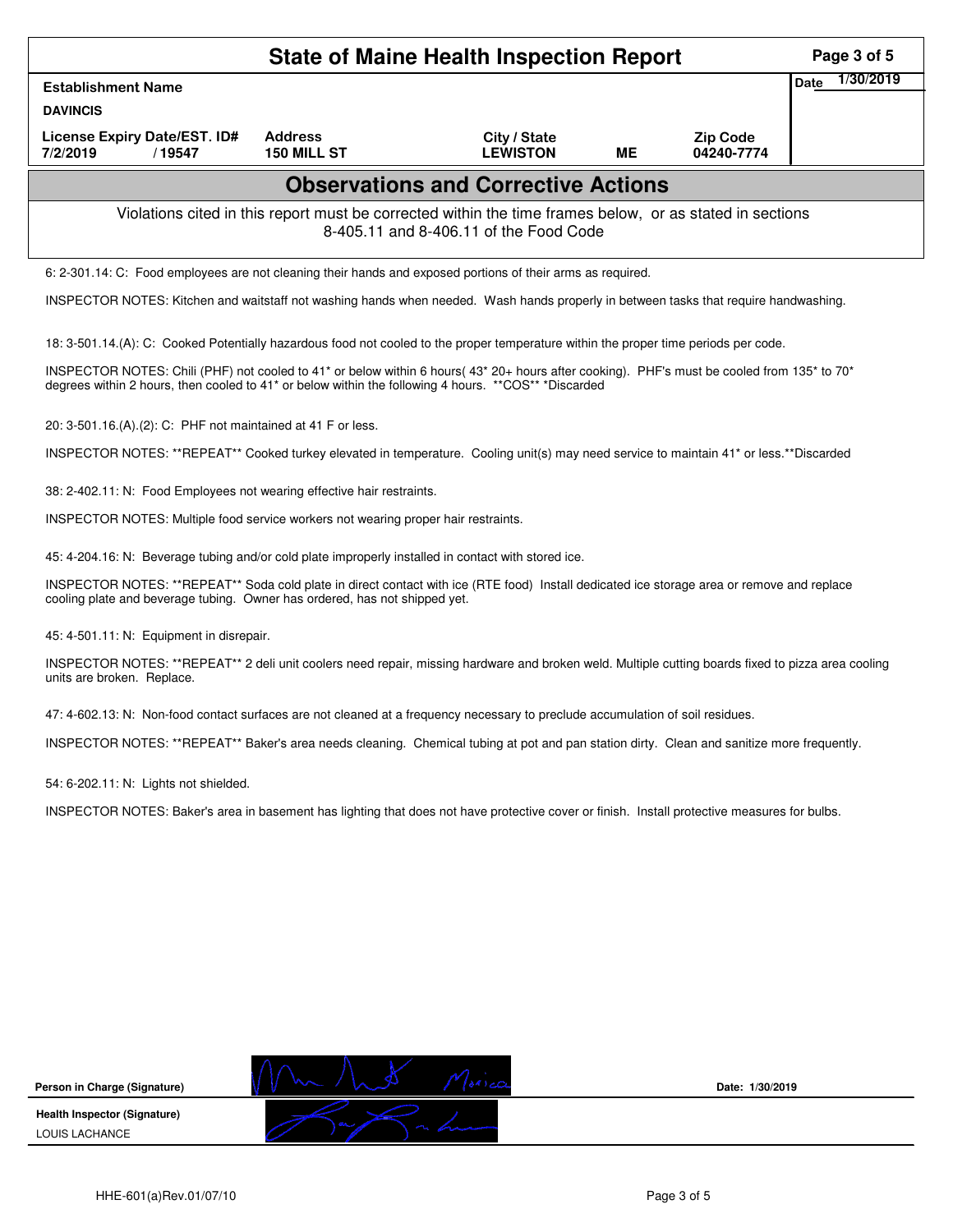| <b>State of Maine Health Inspection Report</b>      |                               |                                 |    |                               |  |  |  |  |
|-----------------------------------------------------|-------------------------------|---------------------------------|----|-------------------------------|--|--|--|--|
| <b>Establishment Name</b>                           |                               |                                 |    |                               |  |  |  |  |
| <b>DAVINCIS</b>                                     |                               |                                 |    |                               |  |  |  |  |
| License Expiry Date/EST. ID#<br>7/2/2019<br>19547 / | <b>Address</b><br>150 MILL ST | City / State<br><b>LEWISTON</b> | MЕ | <b>Zip Code</b><br>04240-7774 |  |  |  |  |
| <b>Inspection Notes</b>                             |                               |                                 |    |                               |  |  |  |  |

Certified Food Protection Manager:David Sheppard exp. 5/21/19

Unless directed otherwise, all Eating Establishments are required to submit a copy of their Certified Food Protection Manager (CFPM) certificate. A CFPM must be hired at the time of a new eating establishment opening or within 60 days of when a CFPM leaves employment. For a list of CFPM courses and trainers go to http://www.maine.gov/healthinspection/training.htm Please provide a copy of this certification(s) to Carol Gott, Health Inspection Program, 286 Water St. 3rd Floor, Augusta, ME

04333, carol.gott@maine.gov or faxing to 207-287-3165. Please include the name of your establishment and the establishment ID# with your certification(s).

Employee Health Policy:

The Health Inspection Program has implemented an educational public health initiative on Employee Health on March 1, 2017. The policy handouts will be provided to you by your inspector and reviewed during inspection for compliance. They are also available on the Program's website: http://www.maine.gov/healthinspection

2013 Maine Food Code Adoption:

The Maine Food Code was adopted in October of 2013. Please refer to our website for a copy, http://www.maine.gov/healthinspection. Following are a few of the major changes: \* No Bare Hand Contact with Ready-To-Eat Food. \* Establishments must have clean-up procedures for employees to follow following vomiting and diarrheal events. \* Date marking of Ready-to-eat potentially hazardous foods.

Violation Correction Timeframe:

Critical violations should be corrected on site, but in any event, within 10 days. The licensee must contact Louis Lachance when the critical violation has been addressed at 207-513-3125 extension 3224 or at llachance@lewistonmaine.gov. Non-critical violations must be corrected within 30 days. Failure to satisfactorily correct these violations before the follow-up inspection may result in enforcement proceedings by the Department to include fines and penalties. License renewals can be denied if violations are not corrected within the noted timeframes.

C= Critical violation and NC= Non-critical violation:

"Critical violation" means a provision of the Food Code that, if in non-compliance, is more likely than other violations to contribute to food contamination, illness or environmental health hazard.

Additional Inspection Fee:

License fees provide for two inspections per year. When additional inspections are required, the Department may charge an additional \$100 fee to cover the costs of each additional inspection or visit.

## Document Retention/Posting:

Pursuant to the Maine Food Code, the establishment's current license must be displayed. In addition, a sign or placard must be posted in a conspicuous area notifying consumers that a copy of the most recent inspection report is available upon request. CFPM certificates must be posted in a conspicuous area and must be available to the Department upon request.